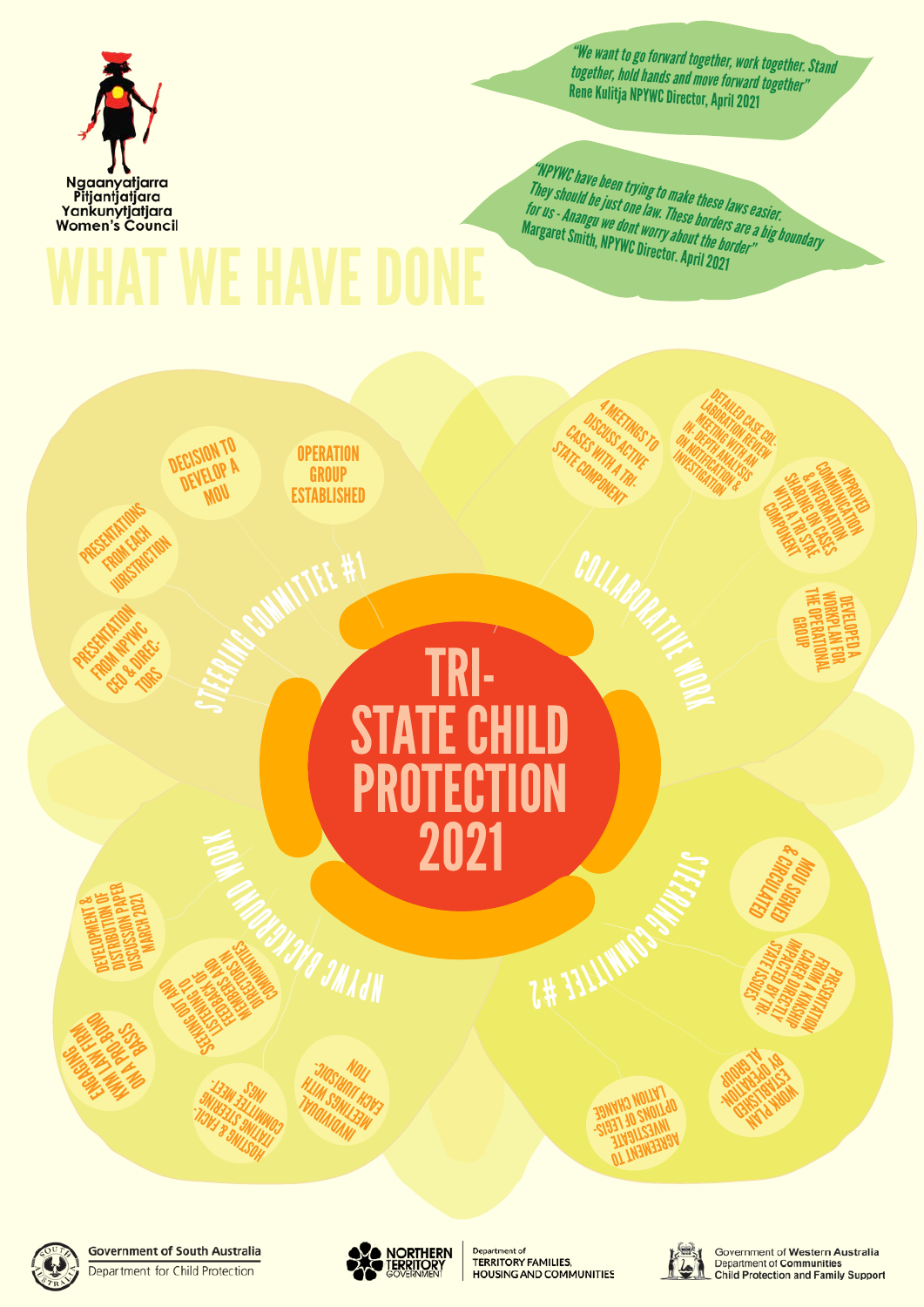

HAVE TO GO THROUGH MULTIPLE PROCESSES<br>MULTIPLE PROCESSES<br>MULTIPLE PROCESSES **IS CARGOSCHA**<br>IN THE CAR CHILI<br>IF CARING HAMP **CARGOR CASE**<br>LAMAS HAMAS INTERNATIONAL IS AN IN ANOTHER<br>IN AN IN ANOTHER<br>S HELD REGION

A CONVOLUTION SYSTEM

PARENTS & CARERS **TO EFFECTIVE** 

 $\blacktriangleright$ <sup>E</sup><sup>Y</sup>



CHILDREN IN

NOT JUST AFFECTING

## TRI-STATE CHILD PROTECTION **RAISEPART RAISEPART RAISEPART AREA OF SYSTEM** MINUTES

**DIFFERENCE<br>BETWEEN JURISDIC-<br>TIONS IN ASSESSING<br>RISK AND DETER-<br>MINING APPROPRI-**<br>ATE INTERVENTIONS





**Government of South Australia** 

Department for Child Protection



Department of **TERRITORY FAMILIES,** HOUSING AND COMMUNITIES



**CASE RIVER** 

Government of Western Australia Department of Communities **Child Protection and Family Support** 

*"From these three states, our Tjukurpa is as one (story, vision, culture). "* Rene Kulitja, NPYWC Director

> FOR OVER 20 YRS<br>MANGU HAVERS<br>FUS LITAYLIRS ANANG 20<br>PANGUHANG HELD THIS WORRY

*"We have been talking about three states, three governments, three funding's and three rules. These are all tough laws for us to follow. NPYWC have been the all tough laws for us to follom.*<br>*trying to make these laws easier, they should just be* a *trying to make these law* " NPYWC Director, *dealing with one law."* NPYWC Director, Margaret Smith

POPULATION OF

SCALE OF THE ISLA

PEOPLE

## WHAT WE HAVE LEARNT

DIFFERENT ONS FROM DIFFERENT<br>FROM DIFFERENT<br>FROM DIFFERENT ESTATERISTS<br>JONATO TOMS IS

DIFFICULT TO KNOW FFICULT IN WHOT<br>WHO TO CONTACT<br>WHO TO CONT THEIR O TU VUITEIR<br>ABOUT THEIR<br>ABOUT CN IN TI **RBOUT IN THE RBOUT THE** 

IF YOU LIKE FAR **AWAYE FROM THE WAY**<br>A HOMA THE HOMA<br>AWA THE TEN HOMA RISPERSION HOLDING **A KOM HOURT NO.**<br>THE CASE YOU GET NO.<br>SUPPORT OR VISITS<br>THE CASE OR DR OFTEN CONFUSED **ABOUT THE** 

ABUL ERENT<br>DIFFERENT PACH<br>PROCESSES IN EACH **JURISDICTION** 

COST OF THREE **JURISDICTIONS CASE** MANAGING THE SAME CHILDREN AND FAMILIES IS INEFFECTIVE

**SI WESTERN WINDOWS** 

**INSTRUCTED NOTIFICATION**